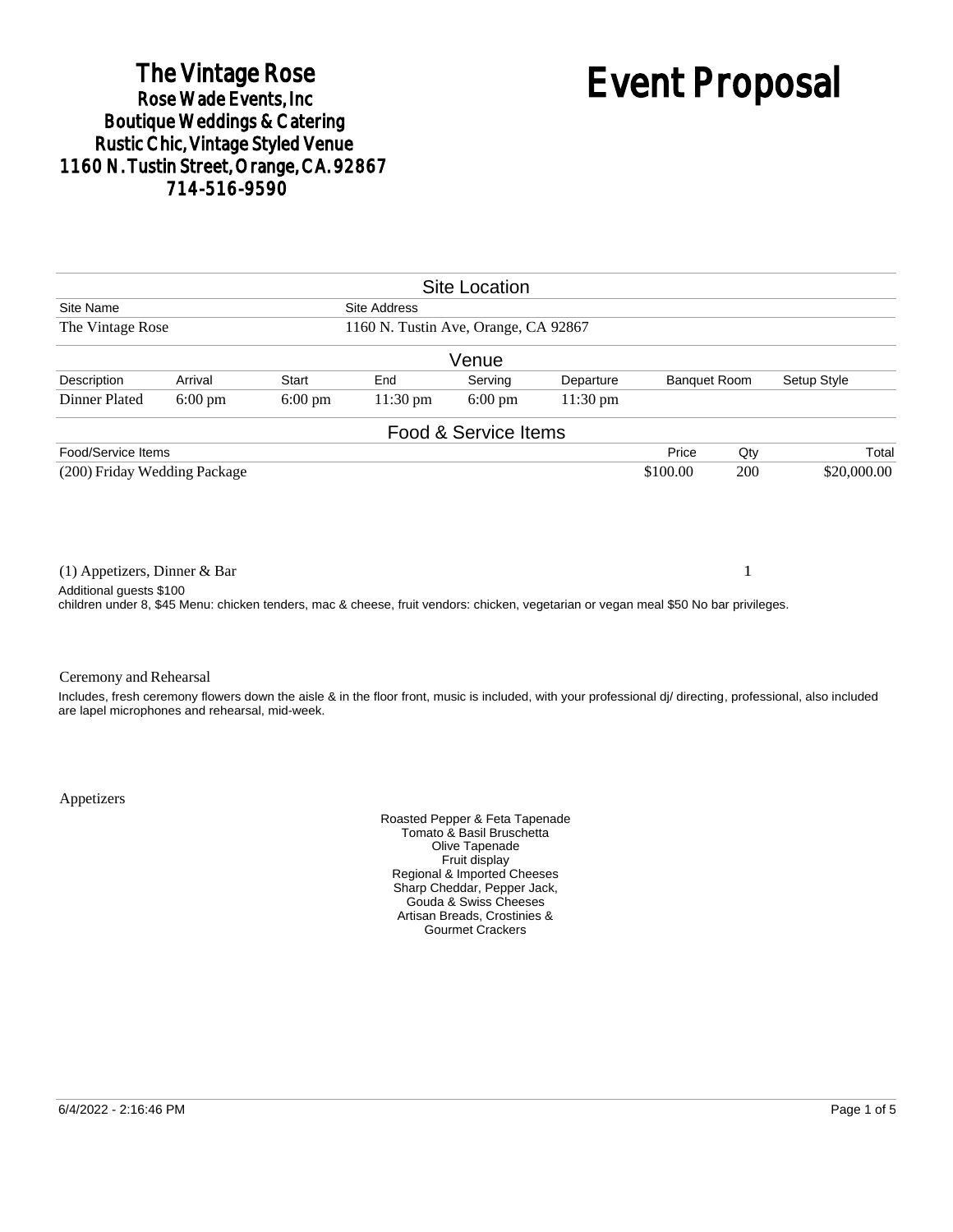Two Course Sit Down Dinner

Select One Gourmet Salad

Spinach & Berries Candied Walnuts, Gorgonzola & Balsamic Vinaigrette Classic Caesar Shaved Parmesean, Garlic Croutons, Crostini & Bruschetta Italian Wedge Romaine, Olives, Garbanzo Beans, Red Onion & Feta, Italian Dressing

Main Entrees

Three Proteins Chicken, Beef, Fish, Choice to serve Vegetarian, Vegan or Gluten Free Options four guests.

Couple select the style of protein served at our tasting event. Your guests will have one choice of protein to enjoy.

Rosemary Garlic Chicken Grilled with Garlic & Lemon Beurre Blanc Chicken Breast Marsala Wild Mushroom in Marsala Wine Sauce Parmesan Crusted Chicken Tuscan Tomatoes with Asiago Cream Cilantro Chicken In Chipotle Cream Sauce

Hanger Steak Served with Brazilian Chimichurri Braised Beef Bourguignon With Onions & Baby Carrots Steak Gorgonzola In Cabernet Reduction topped with Gorgonzola Crust

> Poached Salmon In Cream Dill Roasted Salmon Honey Ginger Glaze

Accompaniments Wild Rice Pilaf Garlic Mashed Potatoes Parsley French Potatoes Glazed Baby Carrots Vegetable Ratatouille Summer Vegetables Served with Artisan Breads & Butter

Full Bar 4 Hours

#### Beer:

Corona, Pacifico, Dos Equis Lager, Heineken, Lagunitas IPA, Sam Adam's, Blue Moon, Fat Tire, Coors Light, Bud Light, Goose Is land IPA, Shock Top, Ace Hard Cider, O'Douls

On Tap On: Six beers on Tap: Una Mas, , Stella Artois, Space Dust Kölsch Beer, Cali Blood Orange & Hoegaarden - we change selections by season.

Wine: Sonoma County house wines, Merlot, Cabernet Savignon, Pinot Noir, Chardonnay & Pinot Grigio, Sparkling Wine and Apple Cider, Pink Champagne

#### Mixed Drinks:

Jack & Coke, Seven/Seven, Lime Margarita, Rum & Coke, Jameson Ginger, Gin & Tonic, Vodka Soda, Madori Sour, Mimosa, Baileys & Coffee, Screwdriver, Tequila Sunrise, Vodka Cranberry, Captain & Coke, Malibu Pinneaple.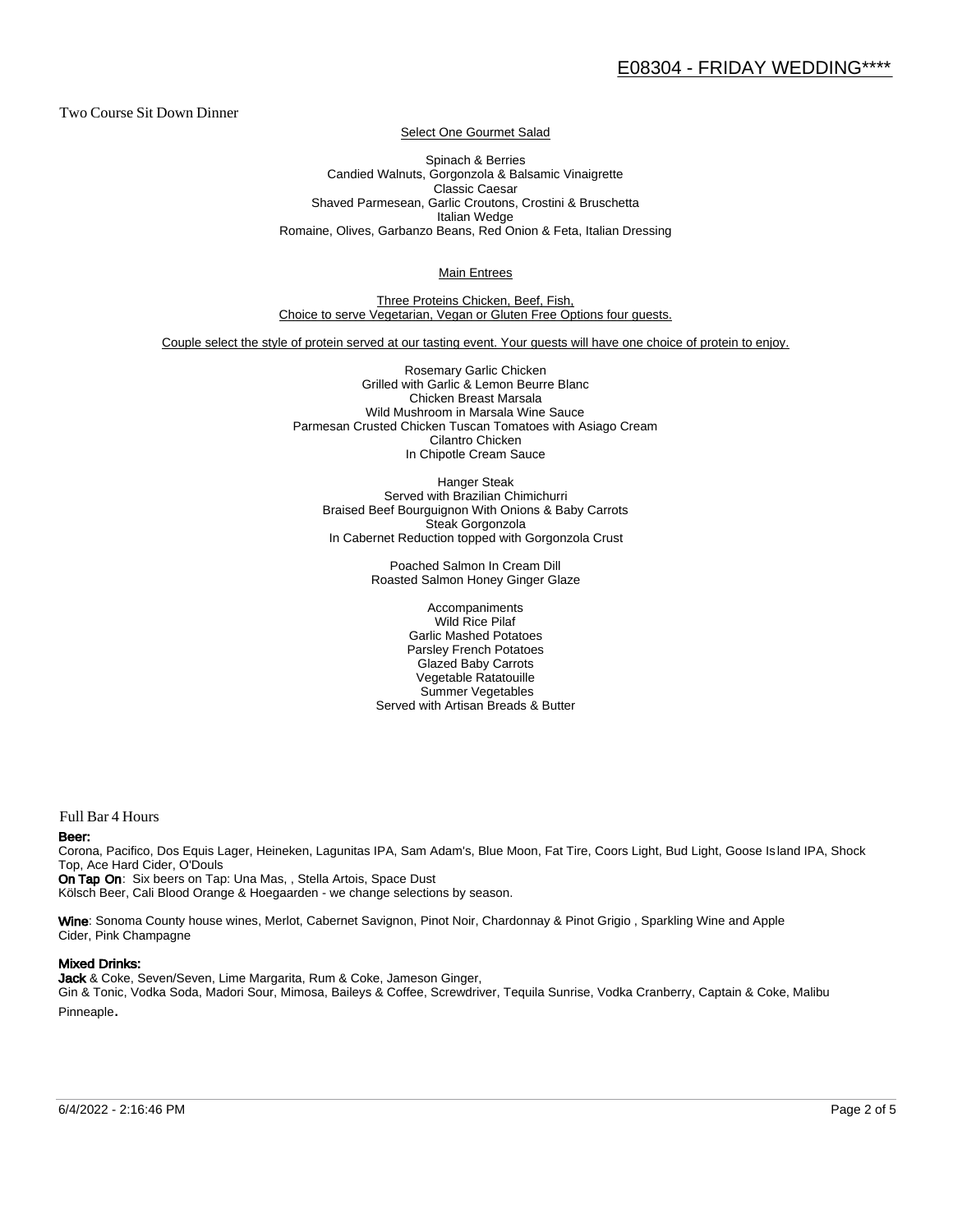Mocktail Bar

Non-Alcoholic Drinks Sparkling Cider Roy Rogers Shirley Temple Orange Spritzer Orange Juice Cranberry Juice Coke, Diet Coke, Sprite

Champagne & Wall Wall Our amazing bar starts at the awesome champagne wall!! Beautiful display of champagne, pink Champagne, White Wine, Rosé, Red Wine & a beautiful OMBRÉ look

Donut Wall with Donuts

Champagne or Cider Toast

### Fresh Flowers

Fresh beautiful flowers in white and greenery.

# Gourmet Coffee & Hot Tea

# Citrus Infused Water & Tropical Ice Tea

#### China, Flatware & Stemware

To style your tables, your choice of: Classic White China, Vintage Style China Gold, or Silver Flatware option Water Goblet in Clear, Pink, Navy Blue, Vintage, Blue or Clear Mason Jar Champagne Glasses, Wine Glasses & Bar ware

Chargers gold or silver

Farm Tables wooden farm tables

Reception Chairs

Runners & Napkins choice of available chiffon runners & a large variety of napkin colors! We can help you customize your tablescape!!

# Sign In Table vintage desk or table

6/4/2022 - 2:16:46 PM Page 3 of 5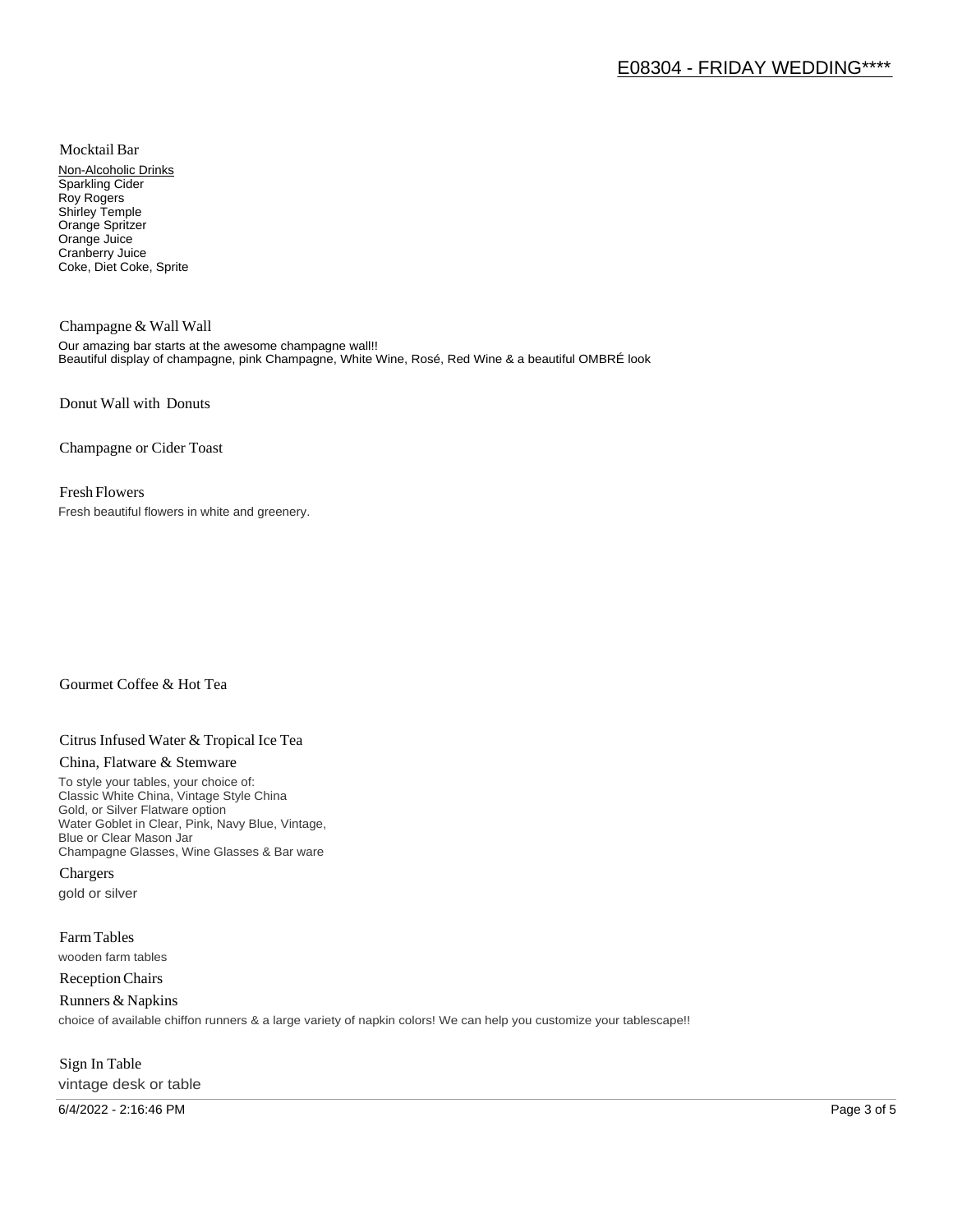## Escort Card Boards

beautiful frame attached to the wall with greenery and wire to hang your escort cards.

#### Table Numbers

You may use our table numbers, pretty and elegant. Or you may bring your own

D.J. & M.C. Exclusive D.J./M.C. Personalized Music Meetings & Tailored Made Selection to meet your event needs

#### Surround Sound & Microphones

Digital Photo Booth included

Video & Screen included

if you decide to show a video or pictures, we got you! we have the equipment! bring in your media !!

#### Month of Wedding Coordinator

Coordinator will coordinate efforts with all vendors contracted for wedding. Coordinator will work closely with all vendors, D.J., Photographer,

Coordinator will make a detailed wedding day schedule/ timeline with the wedding couple for the rehearsal, ceremony and reception and all vendors arrival & departure times. Vendors will receive a copy and explanation of final plan one week prior to the wedding date. Will serve as the point person for every vendor. She directs the event from start to finish.

Will make sure set-up/décor for ceremony and reception is according to couples specifications the day of the wedding. .Supervision of reception events, such as cake cutting, (working with photographer, D.J., Caterers) to cut the cake, throw the garter/bouquet and ease couple into dancing so that each event flows smoothly.

Will assure that all guest management is provided including reserved and assigned seating.

Coordinator will organize and instruct processional line-up and space wedding party on aisle accordingly.

Wedding coordinator will instruct ushers on greeting guests and escorting procedures.

The wedding coordinator will have a kit with pins, safety pins and other necessities, should there be a need for them.

The wedding coordinator will keep marriage license/ketuba, ring box and miscellaneous items for wedding couple and bridal party.

The wedding coordinator will help gather up items such as gifts and work with designated family member to give items at the end of the night. Day of Services available six weeks before wedding day by appointment..

The Suite

We welcome the bride & team bride with champagne, mimosas, freshly brewed coffee and provide after ceremony appetizers Bridal space has private power room, lots of light, and wall mirrors **available 1 1/2 hours before and until end of event** 

Groom Pub -

Cool cave with a cigar bar feel, pool table, comfortable chairs & sofas, built in bar, satellite t.v. Serving Kolsch Beer on tap private restroom, and a great space for pictures!!! **available 1 1/2 before ceremony Pub closes at the start of ceremony**

| $(1)$ Security         | \$500.00   | \$500.00   |
|------------------------|------------|------------|
| $(1)$ The Vintage Rose | \$4,500.00 | \$4,500.00 |

Special Requests